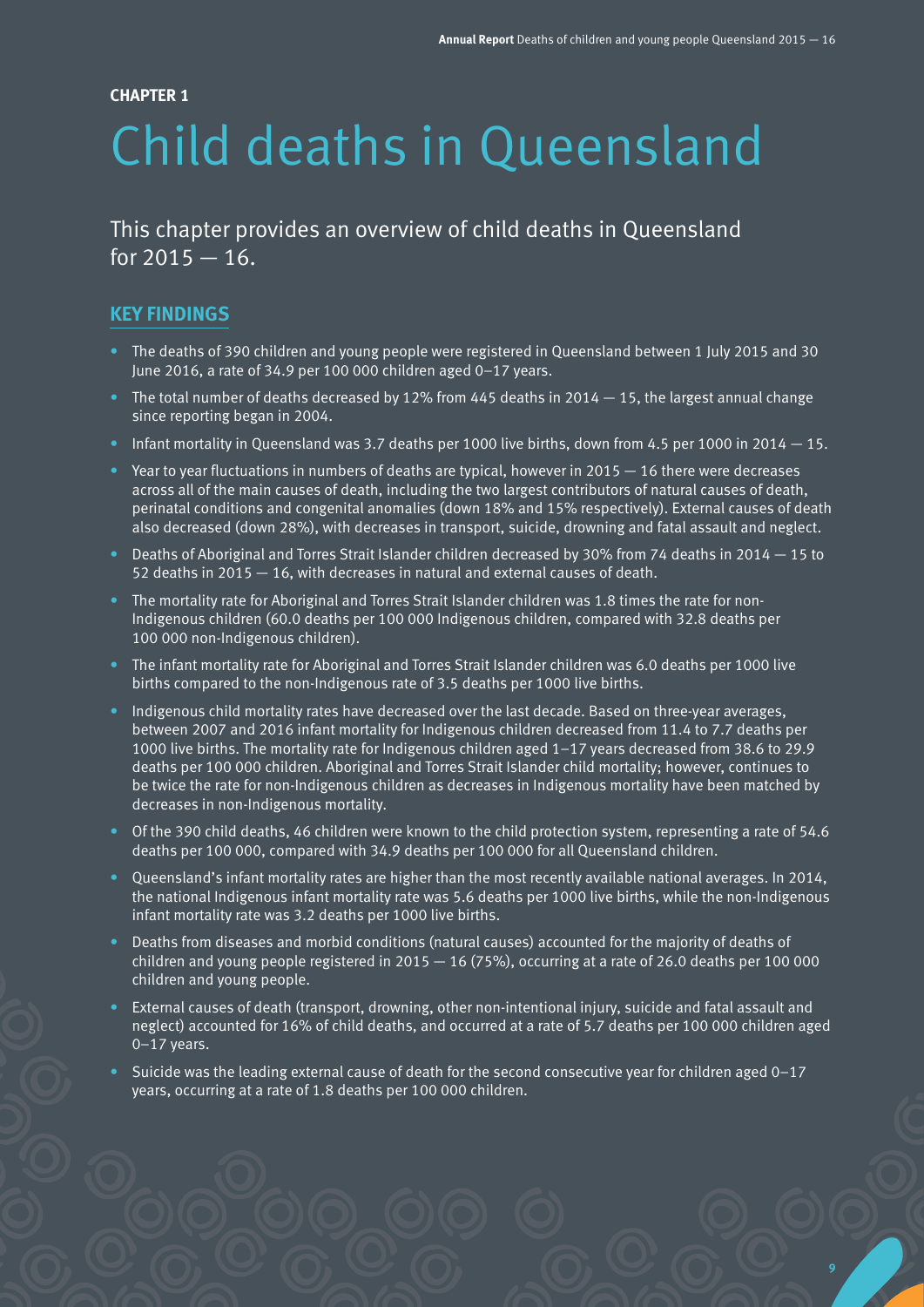# **CHILD DEATHS IN QUEENSLAND 2013 — 16**

An expanded version of Table 1.1 containing data since 2004 is available online at [www.qfcc.qld.gov.au](http://www.qfcc.qld.gov.au).

**Table 1.1: Summary of deaths of children and young people in Queensland 2013 — 16**

|                                                     | $2013 - 14$                 |                     |                                | $2014 - 15$         |                             | $2015 - 16$         | average             |  |
|-----------------------------------------------------|-----------------------------|---------------------|--------------------------------|---------------------|-----------------------------|---------------------|---------------------|--|
|                                                     | <b>Total</b><br>$\mathbf n$ | Rate per<br>100 000 | <b>Total</b><br>$\overline{ }$ | Rate per<br>100 000 | <b>Total</b><br>$\mathbf n$ | Rate per<br>100 000 | Rate per<br>100 000 |  |
| <b>All deaths</b>                                   |                             |                     |                                |                     |                             |                     |                     |  |
| Deaths of children 0-17 years                       | 446                         | 40.3                | 445                            | 39.8                | 390                         | 34.9                | 38.2                |  |
| <b>Cause of death</b>                               |                             |                     |                                |                     |                             |                     |                     |  |
| <b>Diseases and morbid conditions</b>               | 367                         | 33.2                | 338                            | 30.2                | 291                         | 26.0                | 29.7                |  |
| Explained diseases and morbid conditions            | 336                         | 30.4                | 318                            | 28.4                | 285                         | 25.5                | 28.0                |  |
| Unexplained diseases and morbid conditions          | 31                          | 2.8                 | 20                             | 1.8                 | 6                           | 0.5                 | 1.7                 |  |
| SIDS and undetermined causes (infants)              | 29                          | 2.6                 | 18                             | 1.6                 | 5                           | 0.4                 | 1.6                 |  |
| Undetermined causes $(21 \text{ year})$             | $\overline{2}$              | $^\star$            | $\overline{2}$                 | $\star$             | $\mathbf{1}$                | $\star$             | 0.1                 |  |
| <b>External causes</b>                              | 78                          | 7.0                 | 89                             | 8.0                 | 64                          | 5.7                 | 6.9                 |  |
| Transport                                           | 31                          | 2.8                 | 25                             | 2.2                 | 18                          | 1.6                 | 2.2                 |  |
| Suicide                                             | 23                          | 2.1                 | 26                             | 2.3                 | 20                          | 1.8                 | 2.1                 |  |
| Drowning                                            | $\overline{7}$              | 0.6                 | 16                             | 1.4                 | 8                           | 0.7                 | 0.9                 |  |
| Other non-intentional injury-related death          | 11                          | 1.0                 | 8                              | 0.7                 | 9                           | 0.8                 | 0.8                 |  |
| Fatal assault and neglect                           | 6                           | 0.5                 | 14                             | 1.3                 | 9                           | 0.8                 | 0.9                 |  |
| <b>Cause of death pending</b>                       | $\mathbf{1}$                | $\star$             | 18                             | 1.6                 | 35                          | 3.1                 | 1.6                 |  |
| <b>Sudden unexpected deaths in infancy (SUDI)</b>   |                             |                     |                                |                     |                             |                     |                     |  |
| Sudden unexpected infant deaths                     | 43                          | 67.4                | 39                             | 62.8                | 29                          | 46.7                | 59.5                |  |
| Sex <sup>a</sup>                                    |                             |                     |                                |                     |                             |                     |                     |  |
| Female                                              | 198                         | 36.8                | 207                            | 38.0                | 167                         | 30.7                | 35.0                |  |
| Male                                                | 247                         | 43.5                | 236                            | 41.1                | 223                         | 38.9                | 41.0                |  |
| <b>Age category</b>                                 |                             |                     |                                |                     |                             |                     |                     |  |
| Under 1 year                                        | 298                         | 467.2               | 285                            | 458.6               | 235                         | 378.1               | 438.8               |  |
| $1-4$ years                                         | 45                          | 17.8                | 54                             | 21.2                | 41                          | 16.1                | 18.3                |  |
| $5-9$ years                                         | 39                          | 12.6                | 31                             | 9.8                 | 23                          | 7.3                 | 9.8                 |  |
| $10-14$ years                                       | 21                          | 7.0                 | 22                             | 7.3                 | 38                          | 12.6                | 9.0                 |  |
| $15-17$ years                                       | 43                          | 23.6                | 53                             | 29.0                | 53                          | 29.0                | 27.1                |  |
| <b>Aboriginal and Torres Strait Islander status</b> |                             |                     |                                |                     |                             |                     |                     |  |
| Indigenous                                          | 69                          | 80.5                | 74                             | 85.4                | 52                          | 60.0                | 75.0                |  |
| Non-Indigenous                                      | 377                         | 36.9                | 371                            | 36.0                | 338                         | 32.8                | 35.1                |  |
| Known to the child protection system                |                             |                     |                                |                     |                             |                     |                     |  |
| Known to the child protection system                | 80                          | 47.8                | 51                             | 52.7                | 46                          | 54.6                |                     |  |

Data source: Queensland Child Death Register (2013 — 16)

- Rates have not been calculated for numbers less than four.
- .. Average across the three-year period has not been calculated due to the break in series (see note 4).
- a Excludes deaths of children where sex was undetermined.
- 1. Data presented here is current in the Queensland Child Death Register as at August 2016 and thus may differ from those presented in previously published reports.
- 2. Rates are based on the most up-to-date denominator data available and are calculated per 100 000 children (in the sex/age/Indigenous status) in Queensland each year. Rates for the 2013 — 14 period use the ERP data as at June 2013 and rates for the 2014 — 15 and 2015 — 16 periods use the ERP data as at June 2014.
- 3. Rates for cause of death are calculated per 100 000 children aged 0–17 years in Queensland in each year, with the exception of SUDI, which is calculated per 100 000 children under the age of 1 year in Queensland.
- 4. For 2013 14, the number of children known to the child protection system represents the number of children whose deaths were registered in the reporting period, who were known to the DCCSDS within the three-year period prior to their death. From 2014 — 15 on, this relates to the deaths of children known to the DCCSDS within the one-year period prior to their death. The denominator for calculating rates is the number of children aged 0–17 who were known to the DCCSDS, through either being subject to a child concern report, notification, investigation and assessment, ongoing intervention, orders or placement, in the one-year period prior to the reporting period.

5. Yearly average rates have been calculated using the ERP data as at June 2014.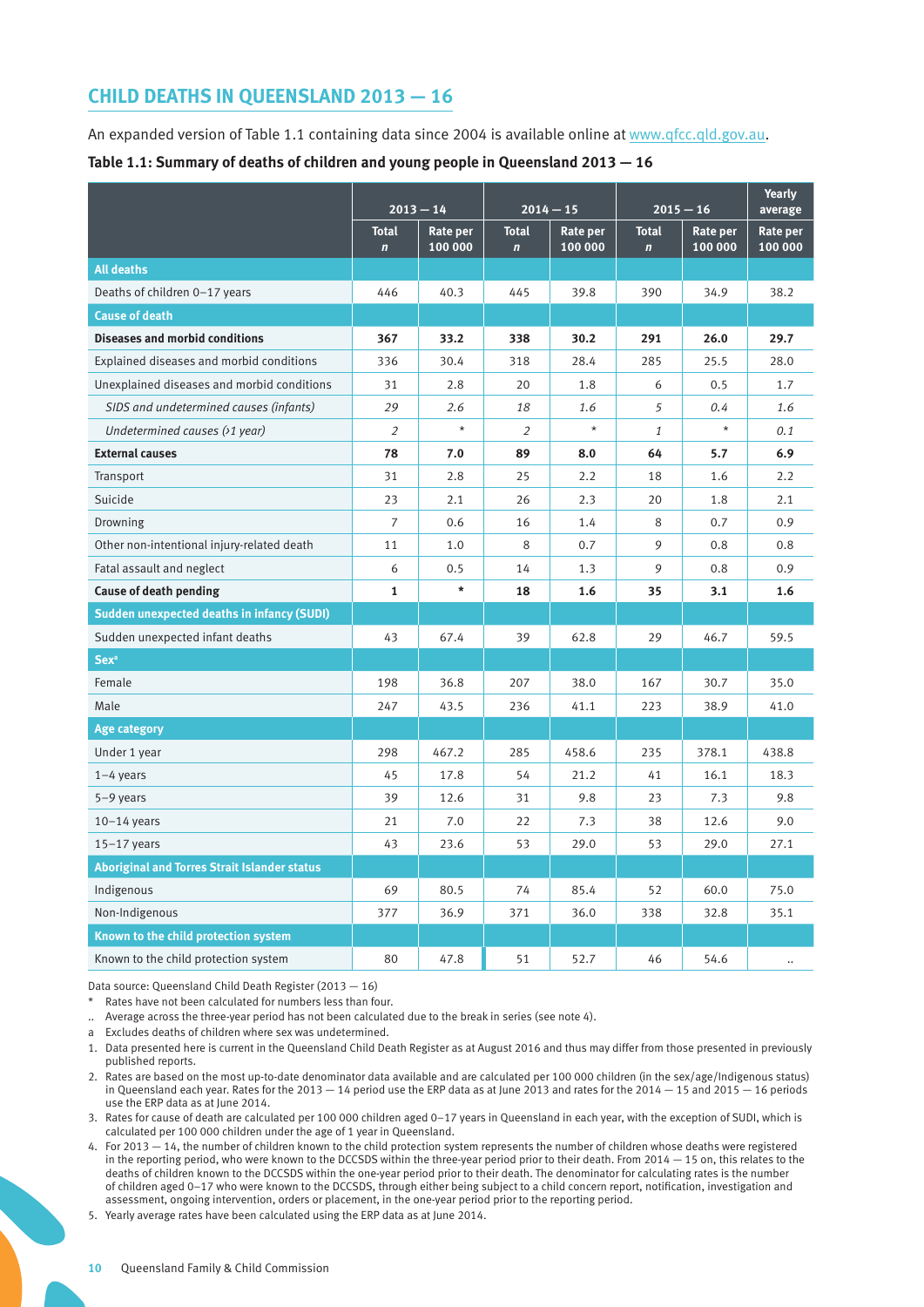# **CHILD DEATHS IN QUEENSLAND: FINDINGS 2015 — 16**

Between 1 July 2015 and 30 June 2016, the deaths of 390 children and young people were registered in Queensland, representing a rate of 34.9 deaths per 100 000 children aged 0-17 years.<sup>3</sup> The total number of deaths decreased by 12.4% from 445 deaths in  $2014 - 15$ , the largest annual change since reporting began in 2004.

Infant mortality in Queensland was 3.7 per 1000 live births, down from 4.5 deaths per 1000 in 2014 — 15.

Year to year fluctuations in numbers of deaths are typical, however in 2015 — 16 there were decreases across almost all of the main causes of death, including the two largest contributors of natural causes of death, perinatal conditions and congenital anomalies (down 18% and 15% respectively). External causes of death also decreased (down 28%), with decreases in transport, suicide, drowning and fatal assault and neglect.

# **Cause of death**

Table 1.2 broadly outlines the causes of death for the 390 children and young people whose deaths were registered in  $2015 - 16.4$ 

Deaths from diseases and morbid conditions (natural causes) accounted for the majority of deaths of children and young people registered in  $2015 - 16$  (74.6%), occurring at a rate of 26.0 deaths per 100 000 children and aged 0–17 years.

External causes of death (transport, drowning, other non-intentional injury, suicide and fatal assault and neglect) accounted for 16.4% of child deaths, and occurred at a rate of 5.7 deaths per 100 000 children aged 0–17 years. Suicide was the leading external cause of death, occurring at a rate of 1.8 deaths per 100 000 children aged 0–17 years.

Over the 12 reporting periods in the Queensland Child Death Register, the leading external causes of death have generally been transport, suicide or drowning. Transport has been the leading external cause for the first 10 periods; however, in both 2014 — 15 and 2015 — 16, suicide has been the leading external cause of death for children aged  $0-17$  years.<sup>5</sup>

For a number of child deaths, the cause of death may be 'pending' until the outcomes of autopsies or coroners' findings are final. For this reason, a number of deaths are recorded as 'pending' in the year they are registered. However, they are usually finalised within one to two years, at which point the Queensland Child Death Register is updated to reflect the actual cause. Of the 390 deaths of children and young people registered in 2015 — 16, there was no information available about the cause of death for 9.0% (35 deaths) and these were recorded as 'cause of death pending'. The majority of deaths pending cause of death information were infants under the age of 1 year (21 of the total 35).

# **Sex**

Males comprised 57.2% of child deaths registered in  $2015 - 16$ , with a rate of 38.9 deaths per 100 000 male children aged 0–17 years. In comparison, females made up 42.8% of child deaths, with a rate of 30.7 deaths per 100 000 female children.

# **Age**

# **Under 1 year**

During 2015 — 16, diseases and morbid conditions were the most frequent cause of death for infants under 1 year of age, accounting for 90.2% of the deaths in this age category (212 of 235 deaths).

Infants account for 60.3% of all child deaths (235 of the 390 deaths). The infant mortality rate (using live births as the denominator) was 3.7 deaths per 1000 live births.

### **1–4 years**

The leading cause of death for children aged  $1-4$  years during 2015  $-$  16 was diseases and morbid conditions (17 deaths), followed by 5 deaths each from transport, drowning and other non-intentional injuryrelated deaths.

<sup>3</sup> For a summary of the population data used to calculate rates, see the online supplementary materials.

<sup>4</sup> For a summary of the methodology for reporting causes of death, including development of the distinct research categories, see the online supplementary materials.

<sup>5</sup> Tables with data for 2004 — 16 are available online at [www.qfcc.qld.gov.au](http://www.qfcc.qld.gov.au)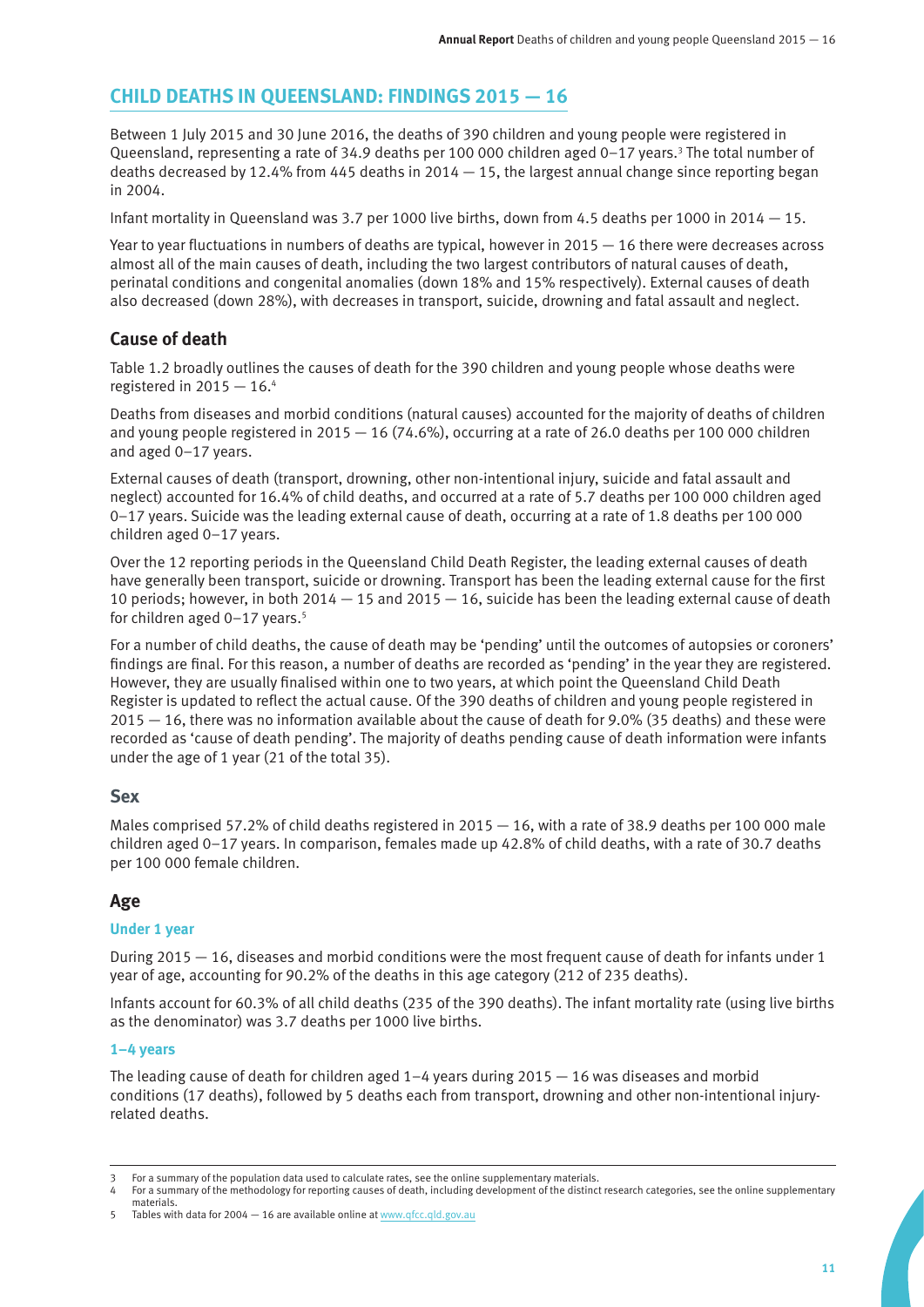#### **5–9 years**

The leading cause of death for children aged 5–9 years during 2015 — 16 was diseases and morbid conditions (18 deaths). Three children aged 5–9 years died from external causes, a much smaller number than in previous years. Two deaths were the result of fatal assault and neglect and one death was transport-related.

#### **10–14 years**

The leading cause of death for children aged 10–14 years during 2015 — 16 was diseases and morbid conditions (23 deaths). The leading external cause of death for 10–14 year-olds was suicide (4 deaths).

#### **15–17 years**

The leading cause of death for young people aged 15–17 years during 2015 — 16 was diseases and morbid conditions (21 deaths). Suicide was the leading external cause of death in this age category (16 deaths). Nine 15–17 year-olds died from transport-related incidents which is, along with 9 deaths in 2014 — 15, the lowest recorded since the commencement of the child death register in 2004.

| <b>Cause of death</b>                              | <b>Under</b><br>1 year<br>$\mathbf n$ | $1-4$<br>vears<br>$\mathbf n$ | $5 - 9$<br>vears<br>$\overline{ }$ | $10 - 14$<br>vears<br>$\overline{ }$ | $15 - 17$<br>vears<br>$\overline{ }$ | <b>Total</b><br>$\mathbf n$ | Rate per<br>100 000 |
|----------------------------------------------------|---------------------------------------|-------------------------------|------------------------------------|--------------------------------------|--------------------------------------|-----------------------------|---------------------|
| <b>Diseases and morbid conditions</b>              | 212                                   | 17                            | 18                                 | 23                                   | 21                                   | 291                         | 26.0                |
| <b>Explained diseases and morbid conditions</b>    | 207                                   | 17                            | 18                                 | 22                                   | 21                                   | 285                         | 25.5                |
| <b>Unexplained diseases and morbid conditions</b>  | 5                                     | $\bf{0}$                      | $\bf{0}$                           | 1                                    | $\bf{0}$                             | 6                           | 0.5                 |
| SIDS and undetermined causes (infants)             | 5                                     | $\Omega$                      | $\Omega$                           | $\Omega$                             | $\Omega$                             | 5                           | 0.4                 |
| Undetermined $\rightarrow$ 1 year                  | 0                                     | 0                             | $\Omega$                           | $\mathbf{1}$                         | $\theta$                             | $\mathbf{1}$                | $\star$             |
| <b>External causes</b>                             | $\overline{2}$                        | 16                            | 3                                  | 12                                   | 31                                   | 64                          | 5.7                 |
| <b>Transport</b>                                   | $\bf{0}$                              | 5                             | $\mathbf{1}$                       | 3                                    | 9                                    | 18                          | 1.6                 |
| Motor vehicle                                      | $\overline{O}$                        | $\mathbf{1}$                  | $\theta$                           | 0                                    | 9                                    | 10                          | 0.9                 |
| Pedestrian                                         | $\Omega$                              | 4                             | $\mathbf{1}$                       | 0                                    | 0                                    | 5                           | 0.4                 |
| Motorcycle                                         | $\overline{O}$                        | 0                             | $\Omega$                           | $\mathbf{1}$                         | 0                                    | $\mathbf{1}$                | $\star$             |
| <b>Ouad bike</b>                                   | $\overline{O}$                        | 0                             | $\theta$                           | 0                                    | 0                                    | $\Omega$                    | 0.0                 |
| Other                                              | $\Omega$                              | 0                             | $\Omega$                           | $\overline{2}$                       | 0                                    | $\overline{2}$              | $\star$             |
| <b>Drowning</b>                                    | $\bf{0}$                              | 5                             | $\bf{0}$                           | $\mathbf{1}$                         | $\overline{2}$                       | 8                           | 0.7                 |
| Non-pool                                           | 0                                     | $\overline{3}$                | 0                                  | 0                                    | $\overline{2}$                       | 5                           | 0.4                 |
| Pool                                               | 0                                     | 2                             | $\Omega$                           | $\mathbf{1}$                         | 0                                    | 3                           | $^\star$            |
| Other non-intentional injury-related death         | $\mathbf{1}$                          | 5                             | $\bf{0}$                           | $\mathbf{1}$                         | $\overline{2}$                       | 9                           | 0.8                 |
| Threats to breathing                               | $\mathbf{1}$                          | $\mathbf{1}$                  | $\theta$                           | 0                                    | $\mathbf{1}$                         | 3                           | $\star$             |
| Exposure to smoke, fire and flames                 | 0                                     | 2                             | $\Omega$                           | 1                                    | 0                                    | 3                           | $^\star$            |
| Exposure to inanimate mechanical forces            | $\overline{O}$                        | $\overline{2}$                | $\theta$                           | 0                                    | 0                                    | $\overline{2}$              | $\star$             |
| Non-intentional poisoning by noxious<br>substances | $\Omega$                              | 0                             | 0                                  | 0                                    | $\mathbf{1}$                         | $\mathbf{1}$                | $\star$             |
| <b>Suicide</b>                                     | $\Omega$                              | $\bf{0}$                      | $\mathbf{0}$                       | 4                                    | 16                                   | 20                          | 1.8                 |
| <b>Fatal assault and neglect</b>                   | $\mathbf{1}$                          | $\mathbf{1}$                  | $\overline{2}$                     | 3                                    | $\overline{2}$                       | 9                           | 0.8                 |
| <b>Cause of death pending</b>                      | 21                                    | 8                             | $\overline{2}$                     | 3                                    | $\overline{1}$                       | 35                          | 3.1                 |
| <b>Total</b>                                       | 235                                   | 41                            | 23                                 | 38                                   | 53                                   | 390                         | 34.9                |
| <b>Rate per 100 000</b>                            | 378.1                                 | 16.1                          | 7.3                                | 12.6                                 | 29.0                                 | 34.9                        |                     |

#### **Table 1.2: Cause of death by age category 2015 — 16**

Data source: Queensland Child Death Register (2015 — 16)

\* Rates have not been calculated for numbers less than four.

1. Rates are based on the most up-to-date denominator data available and are calculated per 100 000 children aged 0–17 years in Queensland each year. Rates for the 2015 – 16 period use the ERP data as at June 2014.

2. Rates for age categories are calculated per 100 000 children in each age category. Age-specific death rates are discussed in the chapters relating to each cause of death.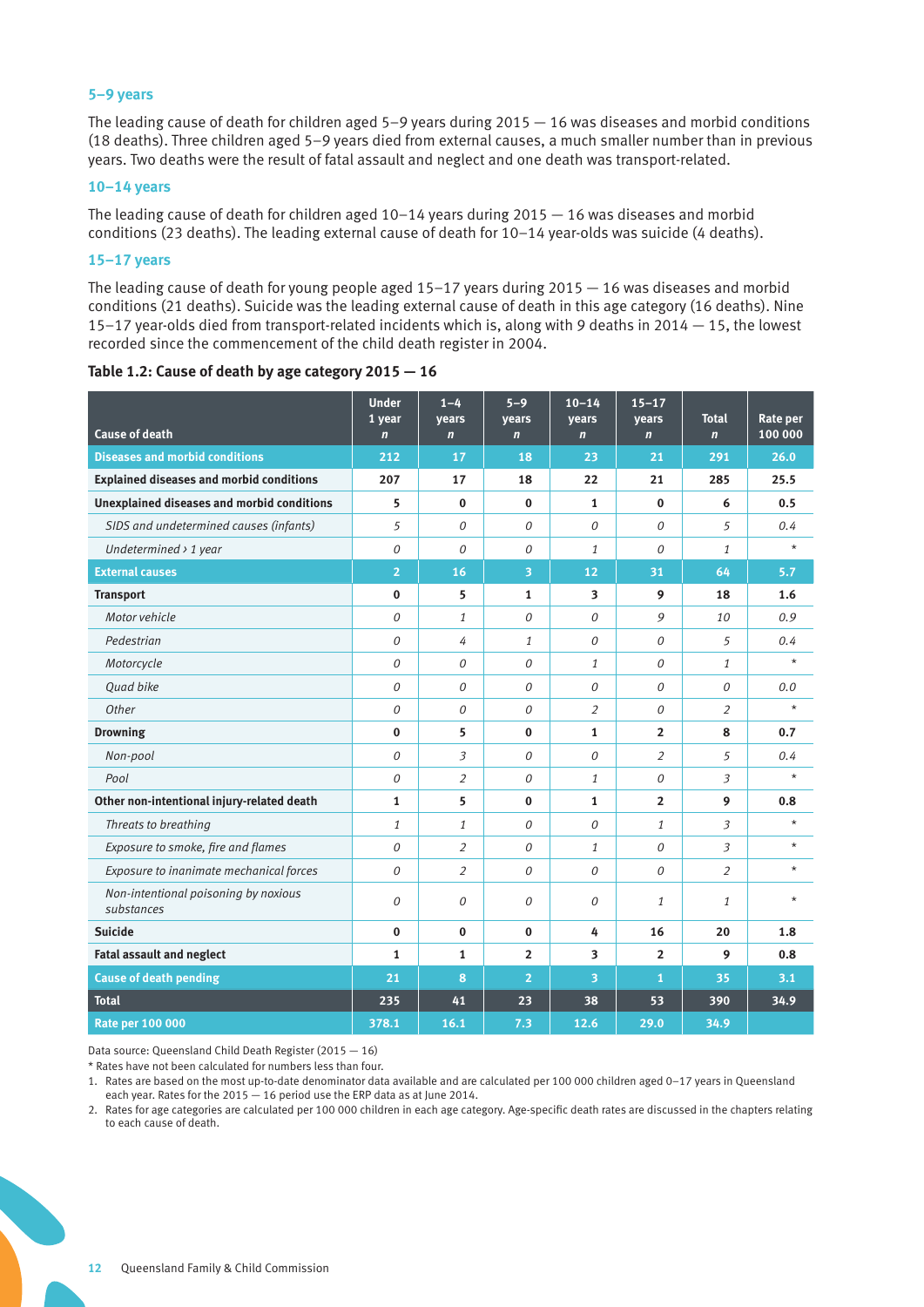# **Leading cause of death by age category**

Table 1.3 summarises the leading causes of death in each age category by rate of death per 100 000, based on rates averaged over the three-year period 2013 — 16. In using three-year average rates this table differs from those provided in previous years in which leading causes were based on single years only.

**Table 1.3: Leading cause of death by age category 2013 — 16** 

| Rank           | Under 1 year                                                       | $1-4$ years                                                      | 5-9 years                                                                                     | $10-14$ years                                                         | $15-17$ years                                            |
|----------------|--------------------------------------------------------------------|------------------------------------------------------------------|-----------------------------------------------------------------------------------------------|-----------------------------------------------------------------------|----------------------------------------------------------|
| 1              | <b>Perinatal conditions</b><br>$(220.4 \text{ per } 100\,000)$     | <b>Drowning</b><br><b>Transport</b><br>$(2.4$ per 100 000)       | <b>Neoplasms</b><br>$(2.5 \text{ per } 100\,000)$                                             | <b>Suicide</b><br>$(1.3 \text{ per } 100\,000)$                       | <b>Suicide</b><br>$(10.4 \text{ per } 100\,000)$         |
| $\overline{2}$ | <b>Congenital anomalies</b><br>$(122.3 \text{ per } 100\,000)$     | <b>Congenital anomalies</b><br>$(2.1 \text{ per } 100\,000)$     | <b>Transport</b><br>$(1.7 \text{ per } 100\,000)$                                             | <b>Transport</b><br><b>Neoplasms</b><br>$(1.2 \text{ per } 100\,000)$ | <b>Transport</b><br>$(5.1 \text{ per } 100\,000)$        |
| 3              | <b>SIDS &amp; undetermined</b><br>causes<br>$(27.9$ per 100 000)   | Other non-intentional<br>injury<br>$(2.0 \text{ per } 100\,000)$ | Diseases of the<br>nervous system<br>$(1.1 \text{ per } 100\,000)$                            | <b>Congenital anomalies</b><br>$(1.0 \text{ per } 100\,000)$          | <b>Neoplasms</b><br>$(2.9 \text{ per } 100\,000)$        |
| 4              | Diseases of the<br>nervous system<br>$(9.1 \text{ per } 100\,000)$ | <b>Neoplasms</b><br>$(1.8 \text{ per } 100\,000)$                | <b>Fatal assault</b><br><b>Drowning</b><br><b>Congenital anomalies</b><br>$(0.7$ per 100 000) | Diseases of the<br>respiratory system<br>$(0.9$ per 100 000)          | Diseases of the<br>nervous system<br>$(1.6$ per 100 000) |

Data source: Queensland Child Death Register (2013 — 16)

1. Yearly average rates have been calculated for age categories per 100 000 children in Queensland using the ERP data as at June 2014.

2. This table uses three-year average rates and International statistical classification of diseases and related health problems, tenth revision (ICD-10) chapter classifications for diseases and morbid conditions (rather than the broader category of deaths reported elsewhere), and may therefore differ from other cause of death comparisons within the report.

# **Aboriginal and Torres Strait Islander status**

Of the 390 deaths of children and young people registered during  $2015 - 16$ , 52 were identified as Aboriginal and Torres Strait Islander, a decrease of 30% from 74 deaths of Indigenous children in 2014 — 15.

The mortality rate for Indigenous children was 1.8 times the rate for non-Indigenous children (60.0 deaths per 100 000 Indigenous children aged 0–17 years, compared to 32.8 deaths per 100 000 non-Indigenous children). Table 1.4 shows the breakdown by age and cause of death for Indigenous children and young people.

The greatest proportion of Indigenous deaths occurred among children under 1 year (62%) followed by children aged 1–4 years. A high proportion of infant deaths, compared to other age groups, due to diseases and morbid conditions is also seen in mortality data for non-Indigenous children. Suicide and transport were the leading external causes of death for both Indigenous and non-Indigenous children and young people in 2015 — 16.

The infant mortality rate for Indigenous children (using live births as the denominator) was 6.0 deaths per 1000 Indigenous live births, compared to 3.5 deaths per 1000 non-Indigenous live births.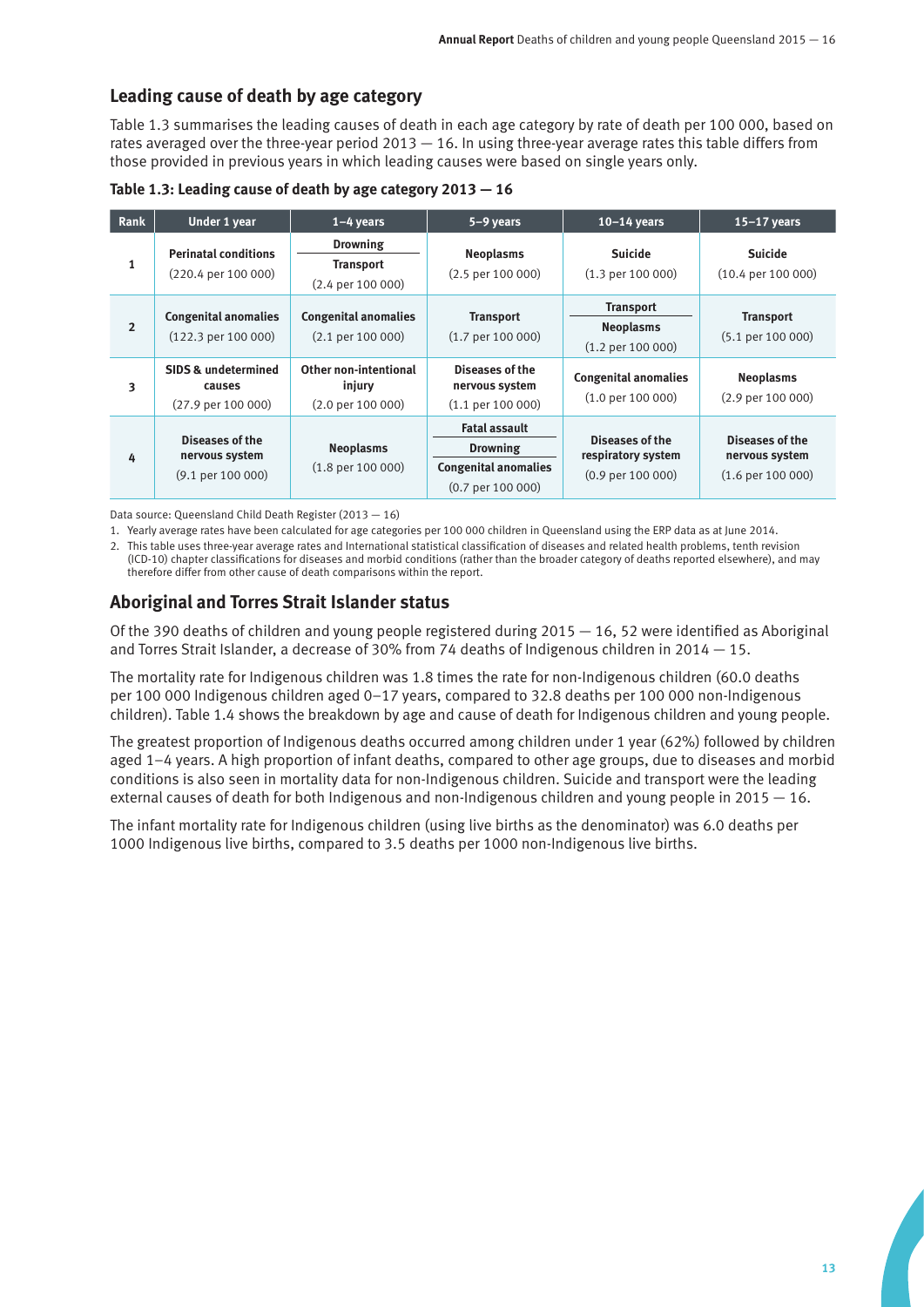#### **Table 1.4: Aboriginal and Torres Strait Islander deaths by cause of death and age category 2015 — 16**

| <b>Cause of death</b>                         | <b>Under</b><br>1 year<br>$\mathbf n$ | $1 - 4$<br>years<br>$\mathbf n$ | $5 - 9$<br>years<br>$\mathbf n$ | $10 - 14$<br>years<br>$\mathbf n$ | $15 - 17$<br>years<br>$\mathbf n$ | <b>Total</b><br>$\mathbf n$ | Rate per 100 000<br>Indigenous<br>children | Rate per 100 000<br>non-Indigenous<br>children |
|-----------------------------------------------|---------------------------------------|---------------------------------|---------------------------------|-----------------------------------|-----------------------------------|-----------------------------|--------------------------------------------|------------------------------------------------|
| <b>Diseases and morbid conditions</b>         | 31                                    | 3                               | 3                               | 1                                 | $\bf{0}$                          | 38                          | 43.8                                       | 24.5                                           |
| Explained diseases and morbid<br>conditions   | 30                                    | 3                               | 3                               | $\mathbf{1}$                      | $\Omega$                          | 37                          | 42.7                                       | 24.1                                           |
| Unexplained diseases and morbid<br>conditions | $\mathbf{1}$                          | $\Omega$                        | $\Omega$                        | $\Omega$                          | $\Omega$                          | $\mathbf{1}$                | $\star$                                    | $\star$                                        |
| SIDS and undetermined causes<br>(infants)     | 1                                     | 0                               | 0                               | $\Omega$                          | 0                                 | 1                           | $\star$                                    | $\star$                                        |
| Undetermined >1 year                          | 0                                     | 0                               | 0                               | $\theta$                          | 0                                 | $\Omega$                    | 0.0                                        | $\star$                                        |
| <b>External causes</b>                        | $\overline{0}$                        | 5                               | $\bf{0}$                        | $\mathbf 0$                       | 5                                 | 10                          | 11.5                                       | 5.2                                            |
| Fatal assault and neglect                     | $\mathbf{0}$                          | $\Omega$                        | $\Omega$                        | $\Omega$                          | $\Omega$                          | $\Omega$                    | 0.0                                        | 0.9                                            |
| Transport                                     | $\mathbf{0}$                          | 3                               | $\Omega$                        | $\Omega$                          | $\mathbf{1}$                      | 4                           | 4.6                                        | 1.4                                            |
| Suicide                                       | $\mathbf{0}$                          | $\Omega$                        | $\Omega$                        | $\Omega$                          | 4                                 | 4                           | 4.6                                        | 1.6                                            |
| Drowning                                      | $\Omega$                              | $\overline{2}$                  | $\Omega$                        | $\Omega$                          | $\Omega$                          | $\overline{2}$              | $\star$                                    | 0.6                                            |
| Other non-intentional injury                  | $\mathbf{0}$                          | $\Omega$                        | $\Omega$                        | $\Omega$                          | $\mathbf{O}$                      | $\Omega$                    | $\star$                                    | 0.9                                            |
| <b>Cause of death pending</b>                 | 1                                     | $\bf{0}$                        | $\overline{2}$                  | 1                                 | $\bf{0}$                          | 4                           | 4.6                                        | 3.0                                            |
| <b>Total</b>                                  | 32                                    | 8                               | 5 <sup>1</sup>                  | $\overline{2}$                    | 5                                 | 52                          | 60.0                                       | 32.8                                           |
| Rate per 100 000 Indigenous<br>children       | 596.9                                 | 39.3                            | 20.3                            | 8.7                               | 37.5                              | 60.0                        |                                            |                                                |
| Rate per 100 000 non-Indigenous<br>children   | 357.5                                 | 14.1                            | 6.2                             | 13.0                              | 28.3                              | 32.8                        |                                            |                                                |

Data source: Queensland Child Death Register (2015 — 16)

\* Rates have not been calculated for numbers less than four.

1. Rates are calculated per 100 000 Aboriginal and Torres Strait Islander children aged 0–17 years in Queensland, and per 100 000 non-

Indigenous children aged 0–17 years in Queensland. Rates for the 2015 — 16 period use the ERP data as at June 2014.

2. Rates for age categories are calculated per 100 000 Indigenous/non-Indigenous children in each age category.

3. All rates by cause of death have been calculated per 100 000 children aged 0–17 years in Queensland (including SIDS and undetermined causes). Age-specific death rates are discussed in the chapters relating to each cause of death.

Indigenous child mortality rates have decreased over the last decade, as indicated in Table 1.5. Based on three-year averages, between 2007 and 2016:

- infant mortality for Indigenous children decreased from 11.4 to 7.7 deaths per 1000 live births
- the mortality rate for Indigenous children aged 1–17 years decreased from 38.6 to 29.9 deaths per 100 000 children aged 1–17 years.

Aboriginal and Torres Strait Islander child mortality; however, continues to be twice the rate for non-Indigenous children as decreases in Indigenous mortality have been matched by decreases in non-Indigenous mortality.

Queensland's infant mortality rates are higher than the most recently available national averages. In 2014, the national Indigenous infant mortality rate was 5.6 deaths per 1000 live births, while the non-Indigenous infant mortality rate was 3.2 deaths per 1000.<sup>6</sup>

6 Australian Institute of Health and Welfare (2016), *Children's Headline Indicators*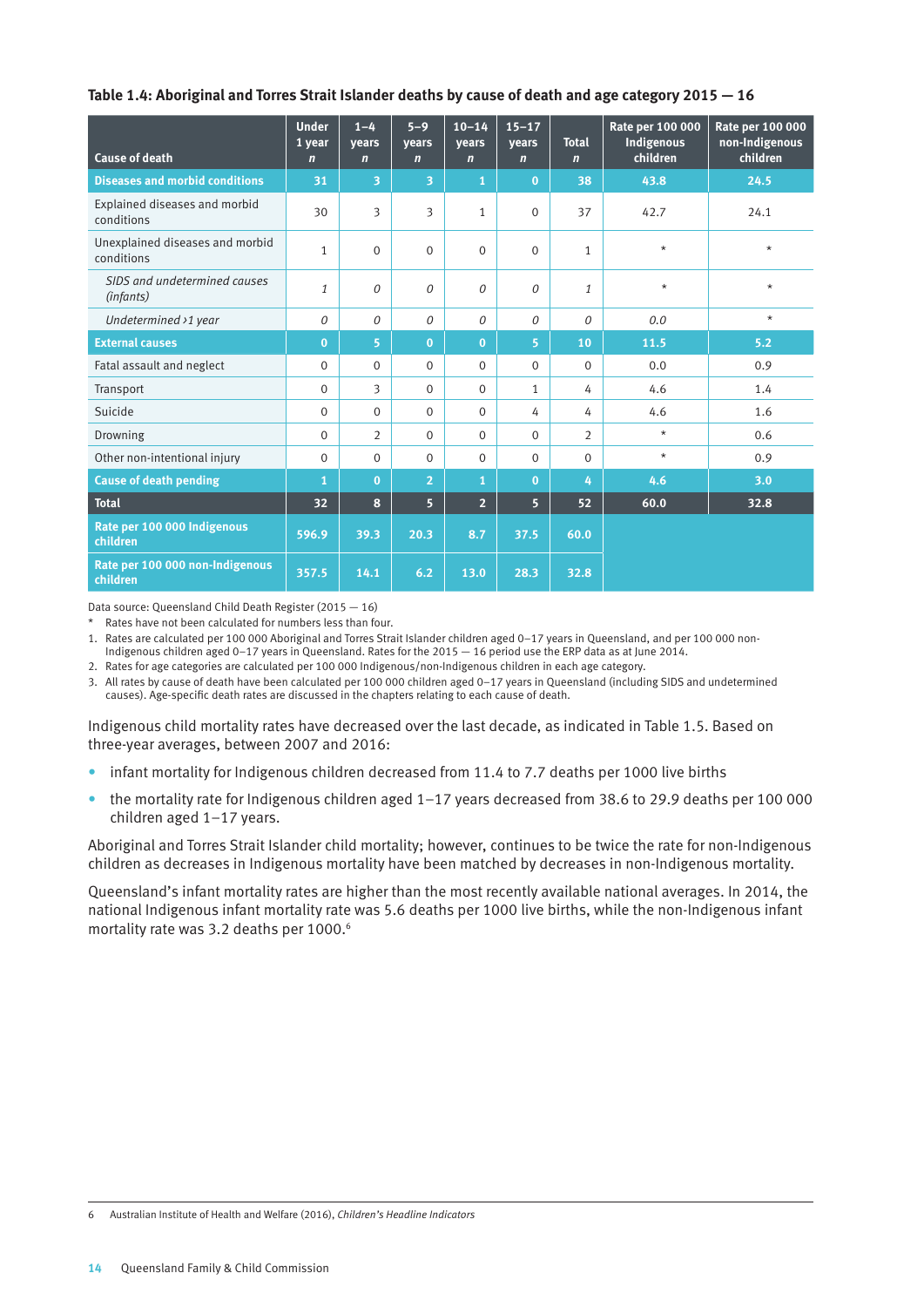|  | Table 1.5: Child mortality rates by Aboriginal and Torres Strait Islander status by age category $2004 - 16$ |  |
|--|--------------------------------------------------------------------------------------------------------------|--|
|--|--------------------------------------------------------------------------------------------------------------|--|

|                             | 3 years to June<br>2007 | 3 years to June<br>2010 | 3 years to June<br>2013 | 3 years to June<br>2016 |
|-----------------------------|-------------------------|-------------------------|-------------------------|-------------------------|
|                             | Rate                    | Rate                    | Rate                    | Rate                    |
| All child deaths 0-17 years | 47.8                    | 48.4                    | 43.5                    | 38.2                    |
| Indigenous                  | 97.7                    | 77.9                    | 75.4                    | 75.0                    |
| Non-Indigenous              | 44.2                    | 45.9                    | 40.8                    | 35.1                    |
| Infant mortality (<1 year)  | 5.7                     | 5.0                     | 4.6                     | 4.3                     |
| Indigenous                  | 11.4                    | 8.0                     | 7.5                     | 7.7                     |
| Non-Indigenous              | 5.3                     | 4.7                     | 4.4                     | 4.0                     |
| Mortality 1-17 years        | 19.0                    | 18.9                    | 16.8                    | 14.6                    |
| Indigenous                  | 38.6                    | 32.6                    | 28.8                    | 29.9                    |
| Non-Indigenous              | 17.6                    | 17.7                    | 15.8                    | 13.3                    |

Data source: Queensland Child Death Register (2004 — 16)

1. Infant mortality rates are calculated per 1000 live births in Queensland, other mortality rates are per 100 000 children in the age/Indigenous status group.

2. Rates are based on the most up-to-date denominator data available.

3. Rates are averaged over three-year periods.

# **Geographical area of usual residence (ARIA+)7**

During 2015 — 16, remote, regional and metropolitan areas of Queensland had similar child mortality rates—35.8, 34.7 and 32.3 deaths per 100 000 children aged 0–17 years, respectively.

Regional areas recorded the highest child mortality rate from diseases and morbid conditions (26.4 deaths per 100 000 children), while remote areas recorded the highest child mortality rate for external causes (9.4 deaths per 100 000 children).

# **Socio-economic status of usual residence (SEIFA)**

During 2015 — 16, children and young people living in low to very low socio-economic status (SES) areas recorded the highest child mortality rates (38.9 deaths per 100 000 children aged 0–17 years). Moderate SES areas recorded a mortality rate of 31.9 deaths per 100 000 children, while high to very high SES areas recorded the lowest mortality rate (28.7 deaths per 100 000 children). This pattern was similar to the previous three reporting periods.

Low to very low SES areas recorded the highest rate of deaths for both diseases and morbid conditions (28.8 deaths per 100 000 children) and external causes (6.1 deaths per 100 000 children).

# **Children known to the child protection system**

Following recommendations made in the Queensland Child Protection Commission of Inquiry Final Report, *Taking Responsibility: A Road Map for Queensland Child Protection*, changes were made to the timeframes required for the DCCSDS to conduct a review of the death of a child. For the purpose of this report, a child is deemed to have been known to the Queensland child protection system if, within one year before the child's death:

- the child was in the custody or guardianship of DCCSDS, or if
- DCCSDS was aware of alleged harm or risk of harm, or if
- DCCSDS took action under the *Child Protection Act 1999*, or if
- DCCSDS was notified of concerns before the birth of a child and reasonably suspected the child might be in need of protection after their birth.

Prior to July 2014 the timeframe for review was within three years of the department's last involvement with the child prior to their death.

Note that ARIA+ and SEIFA breakdowns exclude 16 children whose usual residence was outside of Queensland, 10 died from diseases and morbid conditions, 5 from external causes and one was pending a cause of death.